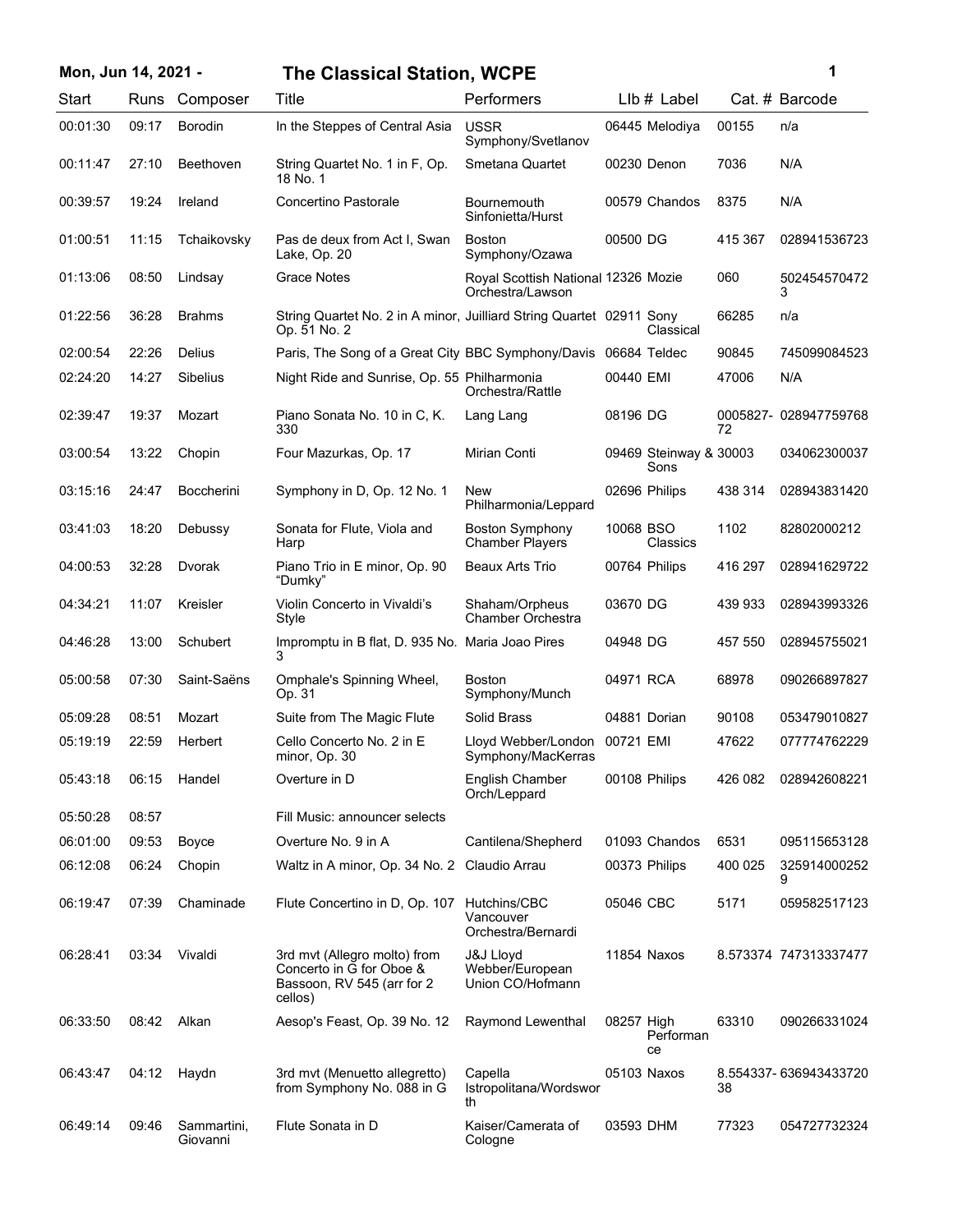| Mon, Jun 14, 2021 - |       |                   | <b>The Classical Station, WCPE</b>                                                |                                                                                  |             |                                      |                     | 2                     |
|---------------------|-------|-------------------|-----------------------------------------------------------------------------------|----------------------------------------------------------------------------------|-------------|--------------------------------------|---------------------|-----------------------|
| Start               |       | Runs Composer     | Title                                                                             | Performers                                                                       |             | LIb # Label                          |                     | Cat. # Barcode        |
| 07:00:35            | 07:09 | Gershwin          | Lullaby for String Quartet                                                        | Manhattan String<br>Quartet                                                      |             | 00109 Newport<br>Classics            | 60033               | N/A                   |
| 07:08:59            | 04:02 | Bach              | 2nd mvt (Allegro) from Sonata<br>No. 4 in C minor for violin &<br>piano, BWV 1017 | Papavrami/Argerich                                                               |             | 13244 Warner<br>Classics             | 31653               | 01902958 190295831653 |
| 07:14:16            | 08:35 | Gade              | Michel Angelo (Concert<br>Overture)                                               | Lyngby-Taarbaeck<br>Symphony/Eriksson                                            | 01783 Point |                                      | 5093                | N/A                   |
| 07:24:06            | 08:50 | Arne              | Symphony No. 1 in C                                                               | Bournemouth<br>Sinfonietta/Montgomer<br>у                                        | 03804 EMI   |                                      | 65730               | 724356573024          |
| 07:34:31            | 09:33 | Bach, C.P.E.      | String Symphony in C                                                              | English<br>Concert/Pinnock                                                       |             | 00640 Archiv                         | 415 300             | 028941530028          |
| 07:45:19            | 04:24 | Gould             | American Salute                                                                   | <b>Boston Pops/Williams</b>                                                      |             | 03875 Philips                        | 454 391             | 028945439129          |
| 07:50:58            | 08:09 | Granados          | Allegro de concierto                                                              | Alicia de Larrocha                                                               |             | 00363 London                         | 410 288             | 028941028822          |
| 08:00:42            | 07:37 | Sullivan          | Overture to The Pirates of<br>Penzance                                            | Pro Arte<br>Orchestra/Sargent                                                    |             | 03679 Seraphim/<br>EMI               | 69137               | 724356913721          |
| 08:09:34            | 06:55 | Spohr             | Scherzo from Nonet for Strings Consortium<br>& Winds, Op. 31                      | Classicum/Klocker                                                                |             | 01761 Orfeo                          | 155 871             | N/A                   |
| 08:17:44            | 10:02 | Harvey            | Cantilena from Concerto Antico Williams/London<br>for Guitar & Small Orchestra    | Symphony/Daniel                                                                  | 03616 Sony  |                                      | 68337               | 074646833728          |
| 08:29:46            | 10:10 | Mozart            | 12 Variations in C on "Twinkle,<br>Twinkle", K 265                                | Lang Lang                                                                        |             | PV121 Deutsche<br>Grammaph 2<br>on   |                     | 00298060 028947975281 |
| 08:41:11            | 08:22 | Rossini           | Overture to Cinderella                                                            | Zagreb Festival<br>Orchestra/Halasz                                              |             | 05105 Naxos                          | 47                  | 8.554246-636943424629 |
| 08:50:48            | 08:37 |                   | Fill Music: announcer selects                                                     |                                                                                  |             |                                      |                     |                       |
| 09:01:15            | 06:38 | Boyer             | <b>Celebration Overture</b>                                                       | London<br>Symphony/Boyer                                                         |             | 09131 Propulsive 607<br>Music        |                     | 837101359351          |
| 09:09:08            | 13:23 | Cramer            | <b>Concert Piece For 2 Clarinets</b><br>& Orchestra                               | Klocker/Wandel/SW<br>German Radio<br>Symphony/Tomayo                             |             | 01999 Schwann                        | 11111               | N/A                   |
| 09:24:01            | 35:05 | Svendsen          | Symphony No. 1 in D, Op. 4                                                        | Oslo<br>Philharmonic/Jansons                                                     | 01489 EMI   |                                      | 49769               | 077774976923          |
| 10:00:56            | 33:22 | Mozart            | Piano Concerto No. 17 in G, K. Lang Lang/Vienna<br>453                            | Philharmonic/Harnonc<br>ourt                                                     | 12096 Sony  | Classical                            | 532                 | 88843082 888430825321 |
| 10:35:48            | 23:36 | <b>Boccherini</b> | Guitar Quintet No. 3 in B flat                                                    | Pepe<br>Romero/Academy of<br>St. Martin-in-the-Fields<br><b>Chamber Ensemble</b> |             | 01025 Musical<br>Heritage<br>Society | 512075T N/A         |                       |
| 11:01:14            | 12:21 | Wagner            | Overture to Rienzi                                                                | Cleveland<br>Orchestra/Szell                                                     | 03734 Sony  |                                      | 62403               | 074646240328          |
| 11:14:50            | 17:50 | Mozart, L.        | Trumpet Concerto in D                                                             | Vosburgh/Seattle<br>Symphony/Schwarz                                             | 04801 JVC   |                                      | 6509                | N/A                   |
| 11:34:10            | 14:54 | Tadic             | Four Macedonian Pieces                                                            | Cavatina Duo                                                                     |             | 09830 Cedille<br>Records             | 117                 | 735131911726          |
| 11:50:19            | 08:01 | Addinsell         | Warsaw Concerto                                                                   | Goodman/Melbourne<br>Symphony/Thomas                                             |             | 02246 Philips                        | 422 471             | 028942247123          |
| 12:00:10            | 05:03 | Liszt             | Consolation No. 3 in D flat<br>(Lento placido)                                    | Khatia Buniatishvili                                                             | Downk Sony  | Classical                            | 19439795 n/a<br>772 |                       |
| 12:06:28            | 16:42 | Mica              | String Quartet No. 6 in C                                                         | <b>Talich Quartet</b>                                                            |             | 06573 Calliope                       | 9698                | 314902505025<br>0     |
| 12:24:25            | 10:35 | Vivaldi           | Flute Concerto in D, RV 90 "II<br>gardellino"                                     | L'Astrée                                                                         |             | 05863 Opus 111                       | 30-264              | 709861302642          |
| 12:36:30            | 09:51 |                   | Fill Music: announcer selects                                                     |                                                                                  |             |                                      |                     |                       |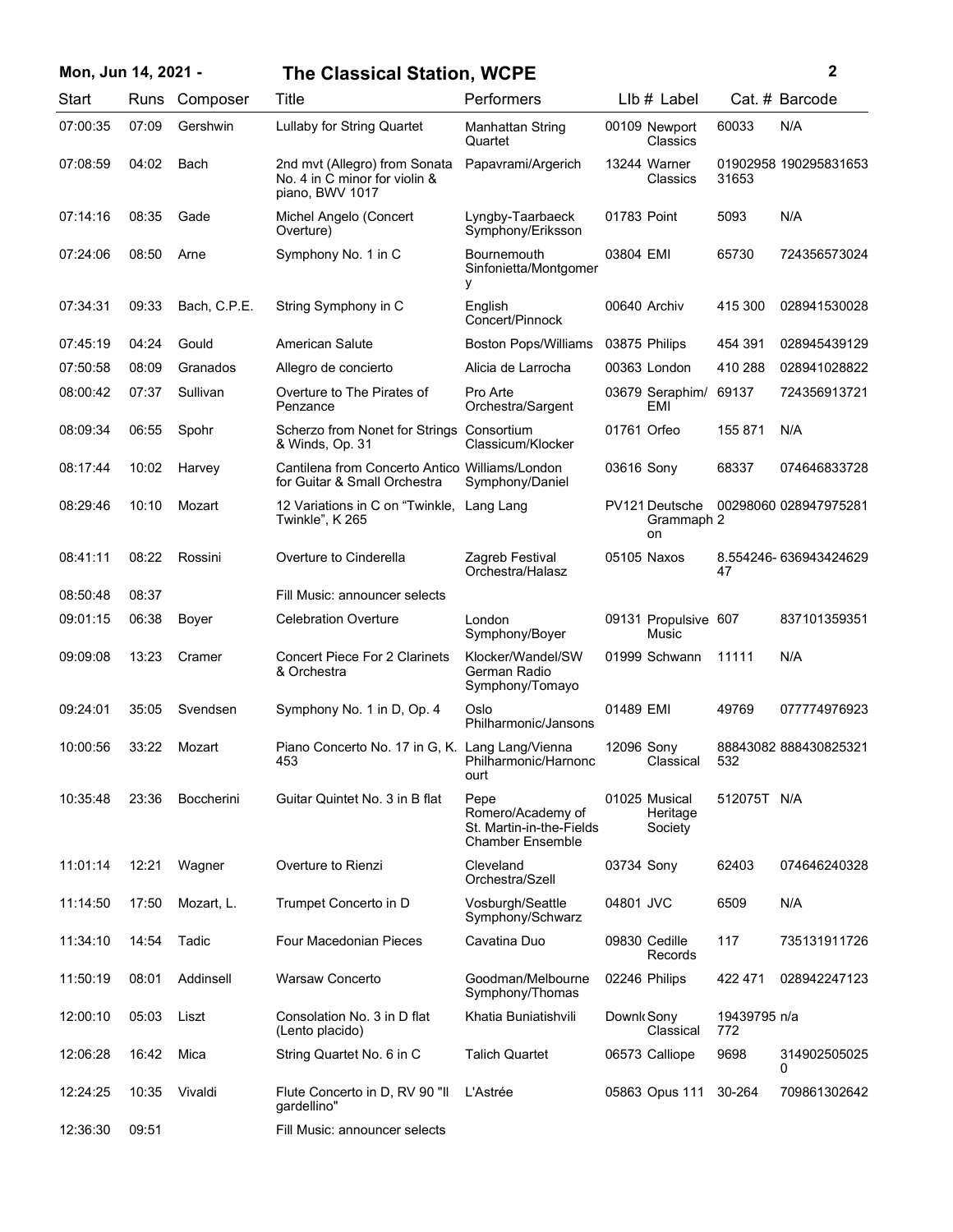| Mon, Jun 14, 2021 - |       |                | <b>The Classical Station, WCPE</b>                                            |                                                |                               |                   | 3                     |
|---------------------|-------|----------------|-------------------------------------------------------------------------------|------------------------------------------------|-------------------------------|-------------------|-----------------------|
| Start               |       | Runs Composer  | Title                                                                         | Performers                                     | LIb # Label                   |                   | Cat. # Barcode        |
| 12:47:36            | 11:49 | <b>Bruch</b>   | Romance in A minor, Op. 42                                                    | Accardo/Gewandhaus 05079 Philips<br>Orch/Masur |                               | 462 164           | 028946216422          |
| 13:01:15            | 09:49 | MacCunn        | The Land of the Mountain and<br>the Flood, Op. 3                              | <b>Scottish National</b><br>Orchestra/Gibson   | 01680 Chandos                 | 8379              | N/A                   |
| 13:12:34            | 30:46 | Schumann       | Carnaval, Op. 9                                                               | D'Ascoli                                       | 02372 Nimbus                  | 5170              | 083603517021          |
| 13:44:50            | 14:37 | Finzi          | Five Bagatelles for Clarinet and Plane/Northern<br>Strings, Op. 23a           | Sinfonia/Griffiths                             | 05481 Naxos                   |                   | 8.553566 730099456623 |
| 14:01:17            | 12:21 | Elgar          | Serenade for Strings in E<br>minor, Op. 20                                    | London<br>Philharmonic/Boult                   | 04221 Seraphim                | 69110             | 724356911024          |
| 14:15:08            | 20:09 | Bach           | Concerto in C for Harpsichord<br>and Fortepiano, BWV 1061a                    | Cypess/Yang                                    | PV124 Acis                    | 41769             | 191924541769          |
| 14:36:47            | 22:38 | Beethoven      | String Quartet No. 2 in G, Op.<br>18 No. 2                                    | <b>Melos Quartet</b>                           | 02093/DG                      | 410 971           | 028941097125          |
| 15:01:15            | 14:14 | Ravel          | <b>Mother Goose Suite</b>                                                     | Lang Lang/Argerich                             | 12620 DG                      | 00289<br>479 5096 | n/a                   |
| 15:16:59            | 29:54 | <b>Berwald</b> | Symphony No. 3 in C, "Sinfonie Royal<br>singuliere"                           | Philharmonic/Bjorlin                           | 06402/EMI                     | 00920             | 509995009202<br>4     |
| 15:48:23            | 11:20 | Grieg          | In Autumn (A Concert<br>Overture), Op. 11                                     | Royal<br>Philharmonic/Beecham                  | 05096 EMI                     | 66966             | 724356696624          |
| 16:00:58            | 08:02 | Suppe          | Overture to Morning, Noon &<br>Night in Vienna                                | Vienna<br>Philharmonic/Mehta                   | 06564 CBS                     | 44932             | 07464449322           |
| 16:09:55            | 04:07 | Mozart         | Finale (Allegro) from<br>Symphony No. 39 in E flat, K.<br>543                 | <b>Berlin</b><br>Philharmonic/Bohm             | 04478 DG                      | 447416            | 028944741629          |
| 16:14:57            | 05:25 | Chopin         | Impromptu No. 4 in C sharp<br>minor, Op. 66<br>"Fantasie-Impromptu"           | <b>Idil Biret</b>                              | 07438 Naxos                   |                   | 8.554538 636943453827 |
| 16:21:17            | 11:03 | Purcell        | The Fairy Queen: Suite from<br>Act 3                                          | Concert of<br>Nations/Savall                   | 04818 Auvidis                 | 8583              | 329849008583<br>7     |
| 16:33:35            | 07:26 | Paisiello      | Sinfonia in D                                                                 | Chopin Chamber<br>Orchestra/Vogel              | 02313 Dynamic                 | 79                | N/A                   |
| 16:41:56            | 06:10 | <b>Bruch</b>   | 2nd mvt (Andante/Allegro) from K. & M.<br>Concerto for Two Pianos, Op.<br>88a | Labeque/Philharmonia<br>Orchestra/Bychkov      | 02611 Philips                 | 432 095           | 028943209526          |
| 16:49:01            | 10:31 | Corelli        | Sonata in C for violin and<br>continuo, Op. 5 No. 3                           | Seifert/London<br>Baroque/Medlam               | 03696 Virgin                  | 61210             | 724356121027          |
| 17:00:47            | 02:18 | Sousa          | Riders for the Flag                                                           | Eastman Wind<br>Ensemble/Fennell               | 02329 Mercury                 | 434 300           | 042243430022          |
| 17:04:00            | 12:01 | Beethoven      | 1st mvt from Symphony No. 6<br>in F, Op. 68 "Pastoral"                        | Royal Concertgebouw<br>Orchestra/Haitink       | 13660 Decca                   |                   | 475 8041 028947580409 |
| 17:16:56            | 12:19 | Liadov         | Variations on a Popular Polish<br>Song, Op. 51                                | Monique Duphil                                 | 01510 Marco Polo 8.220416 n/a |                   |                       |
| 17:30:30            | 06:56 | Waldteufel     | A Toi (A Waltz)                                                               | Cincinnati Pops/Kunzel 01206 MMG               |                               | 10025             | 04716300252           |
| 17:38:21            | 08:49 | Telemann       | Concerto in D for 3 Trumpets                                                  | Academy of Ancient<br>Music/Hogwood            | 00409 L'Oiseau<br>Lyre        | 411 949           | 028941194923          |
| 17:48:05            | 06:04 | Dvorak         | Slavonic Dance in F, Op. 46<br>No. 4                                          | <b>Budapest Festival</b><br>Orchestra/Fischer  | 05801 Philips                 | 289 464<br>601    | 028946460122          |
| 17:55:04            | 05:04 | Gretry         | Pantomime and Finale from<br>Zemire and Azor                                  | <b>Richard Hickox</b><br>Orchestra             | 08230 Decca                   |                   | 475 8087 028947580850 |
| 18:01:23            | 08:55 | Mozart         | Symphony No. 32 in G, K. 318                                                  | Scottish Chamber<br>Orchestra/Saraste          | 09842 Virgin<br>Classics      | 96370             | 509990963702<br>3     |
| 18:11:13            | 09:04 | Albéniz        | Sunday Festival in Seville from Lang Lang<br>Iberia, Book 1                   |                                                | 09102 Sony                    | 71901             | 886977160124          |
| 18:21:12            | 05:31 | Mendelssohn    | Finale (Saltarello: Presto) from<br>Symphony No. 4 in A, Op. 90<br>"Italian"  | Chicago<br>Symphony/Solti                      | 00442 London                  | 414 665           | 028941466525          |